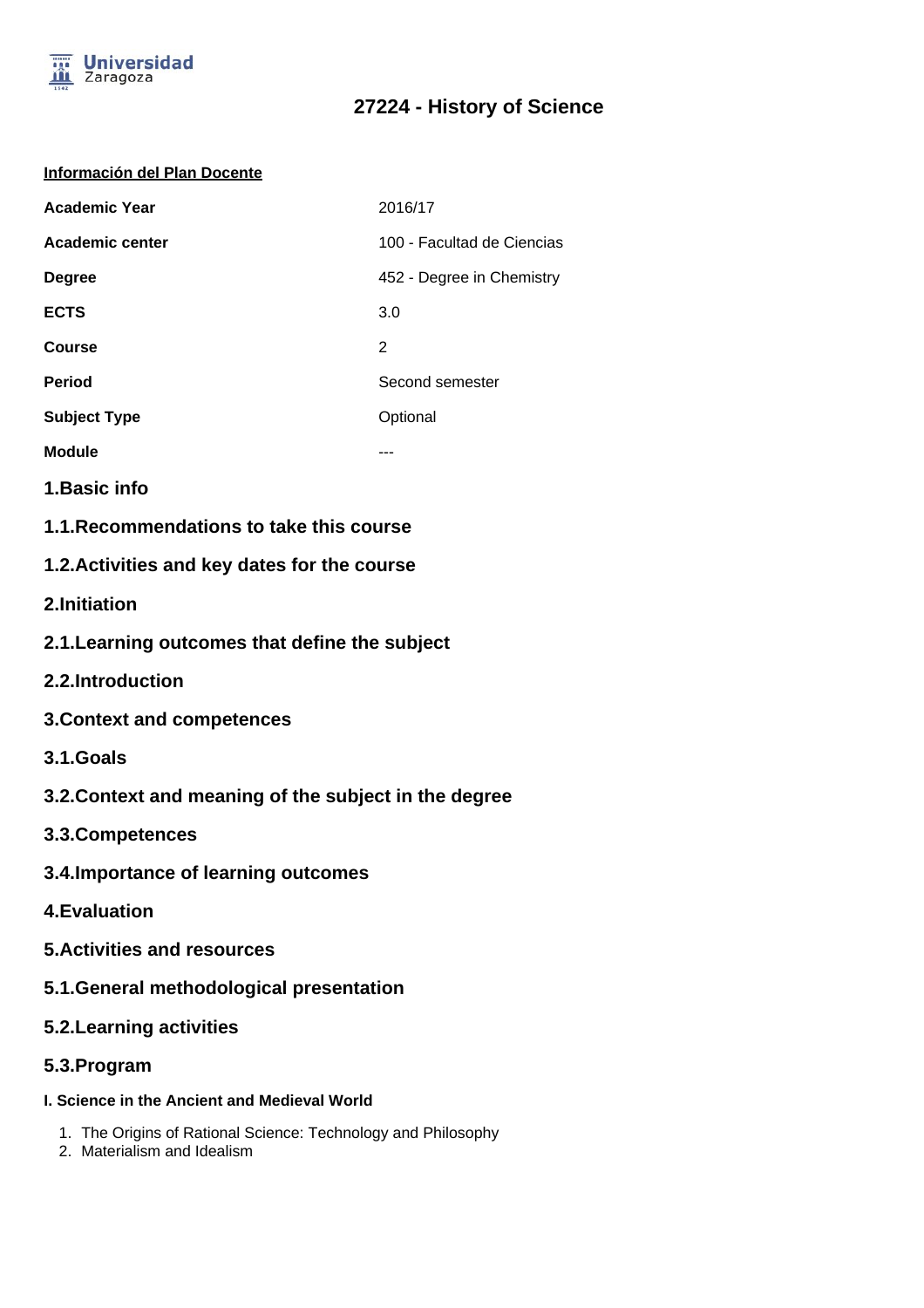

## **27224 - History of Science**

3. Ancient Knowledge of Matter: Alchemy, Technology, Medicine

#### **II. The Birth of Modern Science**

- 1. Scientific Revolution, Protestant Reformation and Early Capitalism
- 2. Pneumatic Chemistry (Hales, Black, Cavendish, Priestley, Scheele)

#### **III. Science and Industry (19th-20th centuries)**

- 1. Heat and Power
- 2. Engineering and Metallurgy
- 3. Electricity and Magnetism
- 4. Chemistry
- 5. Biology

### **5.4.Planning and scheduling**

### **5.5.Bibliography and recomended resources**

| BB        | Bernal, John D Historia social de la<br>ciencia. Vol.1, La ciencia en la historia /<br>John D. Bernal ; traducción de Juan<br>Ramón Capella . - 6ª ed. Barcelona :<br>Península, 1989                     |
|-----------|-----------------------------------------------------------------------------------------------------------------------------------------------------------------------------------------------------------|
| <b>BB</b> | Bernal, John D Historia social de la<br>ciencia. Vol.2, La ciencia de nuestro<br>tiempo / John D. Bernal; traducción de<br>Juan Ramón Capella . - 6ª ed. Barcelona :<br>Península, 1991                   |
| BB        | Companion to the history of modern<br>science / edited by R.C. Olby  [et al.]<br>London and New York: Routledge, cop.<br>1990                                                                             |
| BВ        | Ihde, Aaron J The development of<br>modern chemistry / Aaron J. Ihde New<br>York: Dover, cop. 1984                                                                                                        |
| ВB        | Inkster, Ian. Science and technology in<br>history: an approach to industrial<br>development / Ian Inkster New Brunswick,<br>New Jersey: Rutgers University Press,<br>1991                                |
| <b>BC</b> | Bensaude-Vincent, Bernadette. A history<br>of chemistry / Bernadette<br>Bensaude-Vincent and Isabelle Stengers;<br>translated by Deborah van Dam<br>Cambdridge [etc.] : Harvard University<br>Press, 1996 |